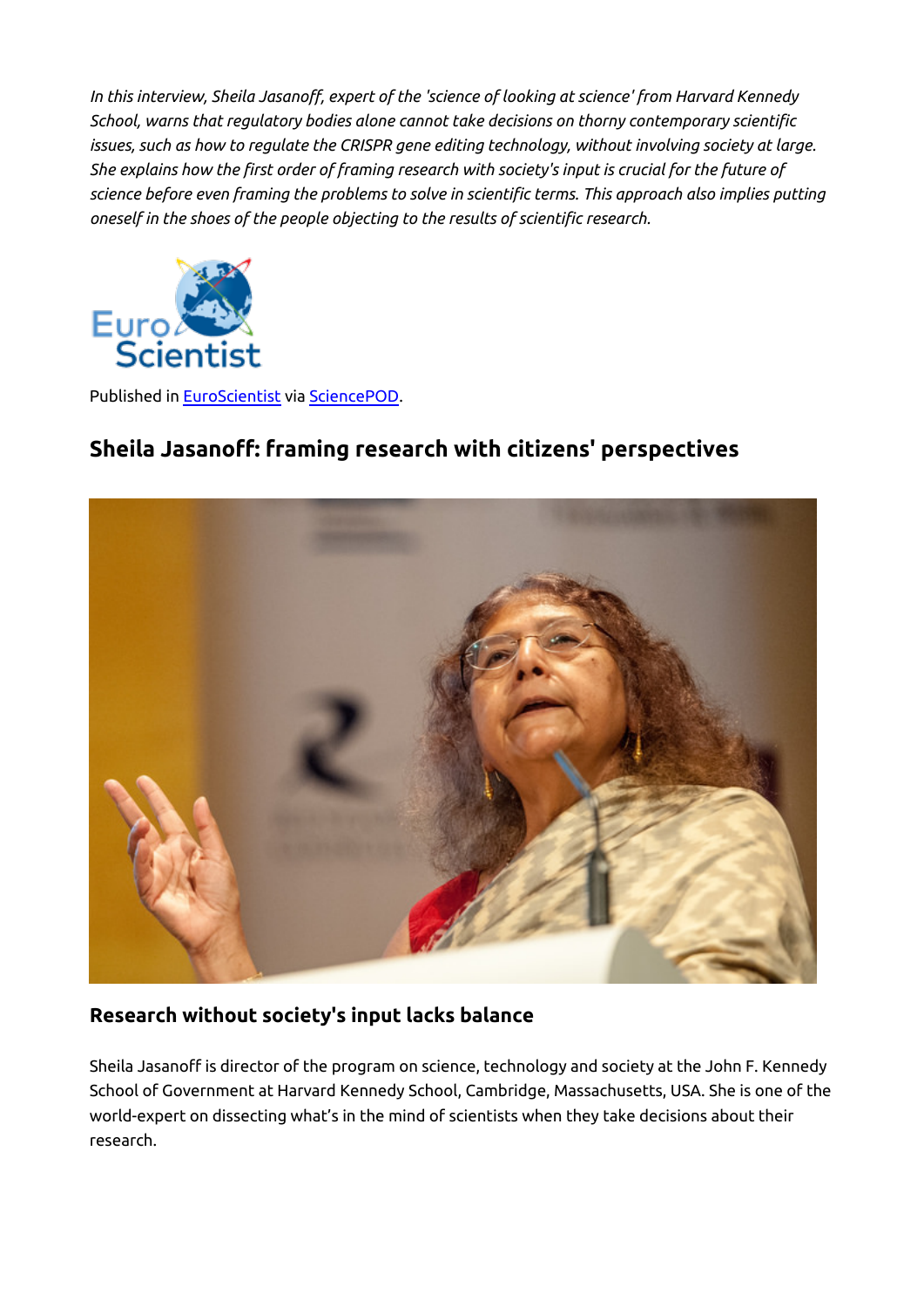She often likes to strike a discordant note when speaking with scientists. As she did at [ESOF2016](http://www.esof.eu/) in Manchester, UK, where Euroscientist met her in July. In this interview, she warns that regulatory bodies alone cannot take decisions on thorny issues, such how to regulate gene editing technology CRISPR-Cas9, without involving society at large. She believes consulting citizens is a priority, even before framing the scientific problem.

#### **Science of looking at science**

Born in India, Jasanoff studied mathematics as an undergraduate at Radcliff College, Cambridge, MA, USA, before turning to a Masters in linguistics, at the University of Bonn, Germany. She then completed a PhD in linguistics in 1973 at Harvard, Cambridge, MA, USA. Subsequently, she studied law at Harvard Law School in 1976 and practised environmental law. Today, she is professor and her academic discipline, which she founded in the nineties, referred to as 'science and technology studies', lies at the frontier of sociology, law, ethics, and epistemology. It is motivated by the idea that "science and technology can be put under the lens and studied for themselves," as she puts it.

Her core idea, reaffirmed in her latest book *[The Ethics of Invention: Technology and the Human Future](http://www.nature.com/nature/journal/v536/n7616/full/536271a.html)*, is that technology is never neutral. Indeed, choices – even when scientists themselves are often unaware of it – are always associated with values. And decisions are always inextricably entangled with their social context.

"The idea that scientists ought to know something about society", "the awareness that there could be social implications" in their work "now across the industrial Western world is quite well accepted," she admits. And this is in part a result of her year-long efforts. In the accompanying *Euroscientist* podcast, Jasanoff explains that often "scientists' understanding of what it is that the public doesn't understand is very poor." It's much easier to think that people are just not getting the science.

## **Finding the facts about the right things**

She draws a parallel between the lack of trust of the public in scientists and the lack of trust in government, exemplified by the recent Brexit debate where UK politician Michael Gove famously commented: "people in this country have had enough of experts." She explains: "the reasons for public distrust are very understandable and don't have much to do with weather they trust the scientist to be finding the fact or not." She believes, instead, that "they do not trust the scientist to be finding the facts about the right things necessarily."

She maintains that people react to how the research is being framed. "Scientists think that the first order of framing is to frame in scientific terms," she contends, "The idea that there is a prior step before you got to say what is the science, namely what is the issue, does not occur to them as a problem worth thinking and reflecting on."

## **CRISPR technology in the spotlight**

To take a concrete example, Jasanoff [uses](http://issues.org/32-1/crispr-democracy-gene-editing-and-the-need-for-inclusive-deliberation/) a famous novel technology, the gene editing technology CRISPR-Cas9. "Scientists think that now that they have this technique and it's cheap and easier," she says, no obstacle should be put in the way.